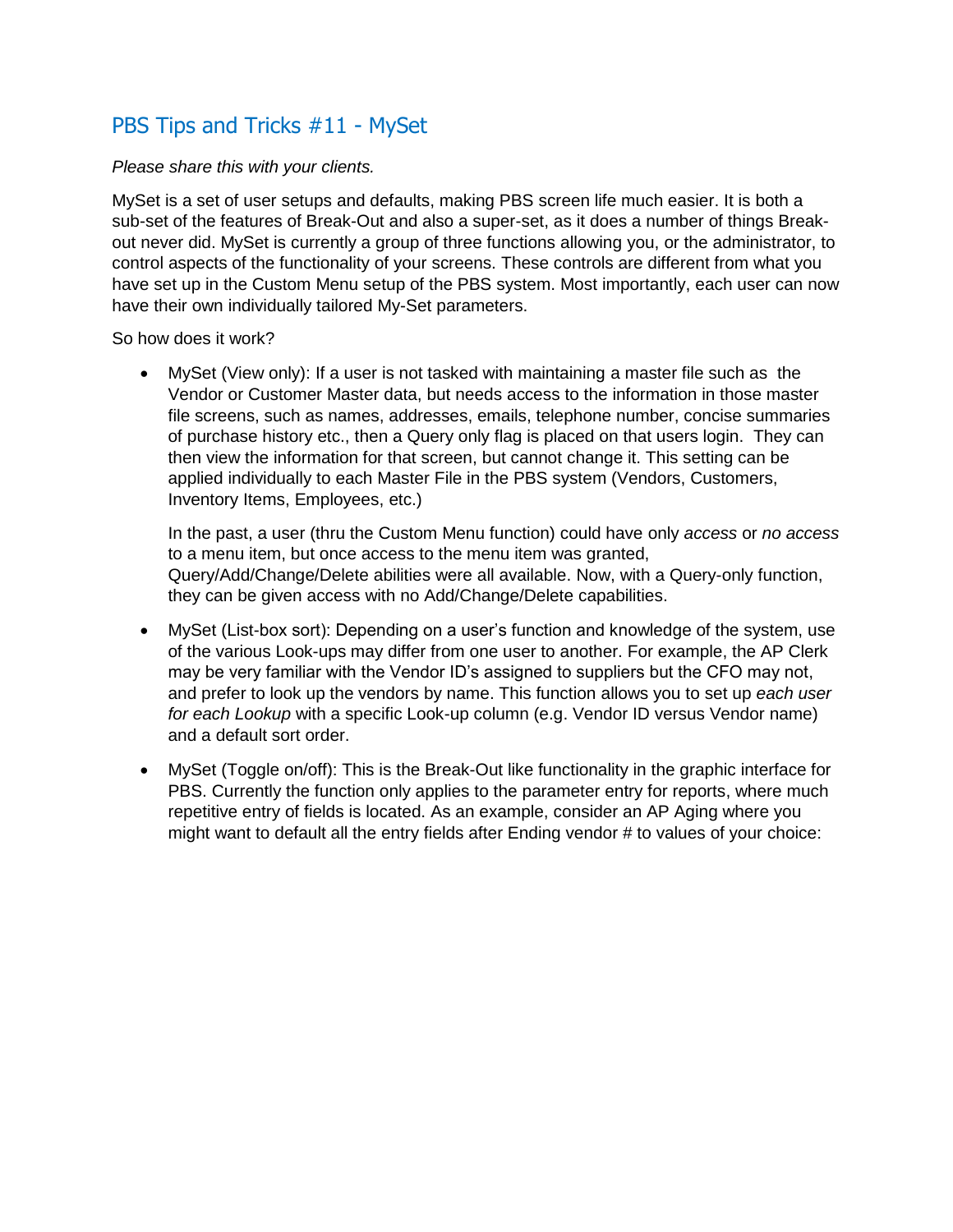| Aged open items<br>Company 00 Passport Software, Inc.                                                                                                                                                                                                                                                                                                                                                                                                   | $\mathbf{x}$ |
|---------------------------------------------------------------------------------------------------------------------------------------------------------------------------------------------------------------------------------------------------------------------------------------------------------------------------------------------------------------------------------------------------------------------------------------------------------|--------------|
| File Tools Help                                                                                                                                                                                                                                                                                                                                                                                                                                         |              |
| Report criteria   Aging periods  <br>Aging date 11/22/2019<br>Age by  Invoice date<br>By vendor Number<br>$\blacktriangledown$<br>Starting vendor # First"<br>đó.<br>Ending vendor # Tast"<br>44<br>Group by A/P a counts<br>For A<br>account<br>画<br>Show zero be ance vendors $\square$<br>Print vendors on <b>p</b> eparate pages  <br>Report type Detailed<br>$\overline{\phantom{a}}$<br>Vendor payment group<br>Show   Invoice numb $\  \cdot \ $ |              |
| Show fully $p$ id vouchers $\Box$                                                                                                                                                                                                                                                                                                                                                                                                                       |              |
|                                                                                                                                                                                                                                                                                                                                                                                                                                                         |              |
| $Print$ SQL report                                                                                                                                                                                                                                                                                                                                                                                                                                      |              |
|                                                                                                                                                                                                                                                                                                                                                                                                                                                         |              |
| Cancel<br>ŪK                                                                                                                                                                                                                                                                                                                                                                                                                                            |              |

This requires only the entry of the as-of date, terms type selection, vendor sequence and vendor range. The remainder is pre-filled in and ready to go!

The MySet selection is available through the Help drop-down at the top of the PBS screen:

| <b>File</b>         | View Print Contacts Options Tools Help                      |                              |              |                                                |
|---------------------|-------------------------------------------------------------|------------------------------|--------------|------------------------------------------------|
| New York            | Edit<br>Save                                                | Help                         | $Ctrl + F1$  | Exit                                           |
|                     |                                                             | MySet Help                   | $Ctrl + F2$  |                                                |
| Vendor #            | Select by ascending vendor name                             | MySet (View only)            | $Ctrl + F7$  |                                                |
| 1200                | Vendor name A<br><b>ACME Bike and Wagon,</b>                | MySet (List-box sort)        | $Ctrl + F8$  | Current period: July, 2018<br>$\blacktriangle$ |
| 500<br>600          | <b>E-Z Repairs</b><br><b>First Bank</b>                     | MySet (Toggle on/off)        | $Ctrl + F11$ |                                                |
| 800<br>100          | Hanson Manufacturing Co<br><b>Illinois Electric Company</b> | MySet (Save default)         | F11          | $\frac{1}{1}$                                  |
| 400                 | Jones Property Manageme                                     | MySet (Delete default)       | F12          | $\overline{\phantom{0}}$                       |
|                     | General   Lerms   Accounts   Totals   Con                   | MySet (Retrieve default)     | $Ctrl + F12$ |                                                |
| Name and address    |                                                             | <b>PBS Version Control</b>   |              |                                                |
| Vendor 1200         | ACME Bike and V                                             | About PBS                    |              |                                                |
|                     |                                                             | <b>PBS License</b>           |              |                                                |
|                     | Address 1 181 Waukegan Road                                 | <b>PBS License Agreement</b> |              |                                                |
| Address 2 Suite 200 |                                                             |                              |              |                                                |
| Address 3           |                                                             |                              |              |                                                |

The functions are documented in the MySet Help screen, also available in the Help drop-down. As in the case of calling up the general Help function – Ctl\_F1 (discussed in T&T#4), the MySet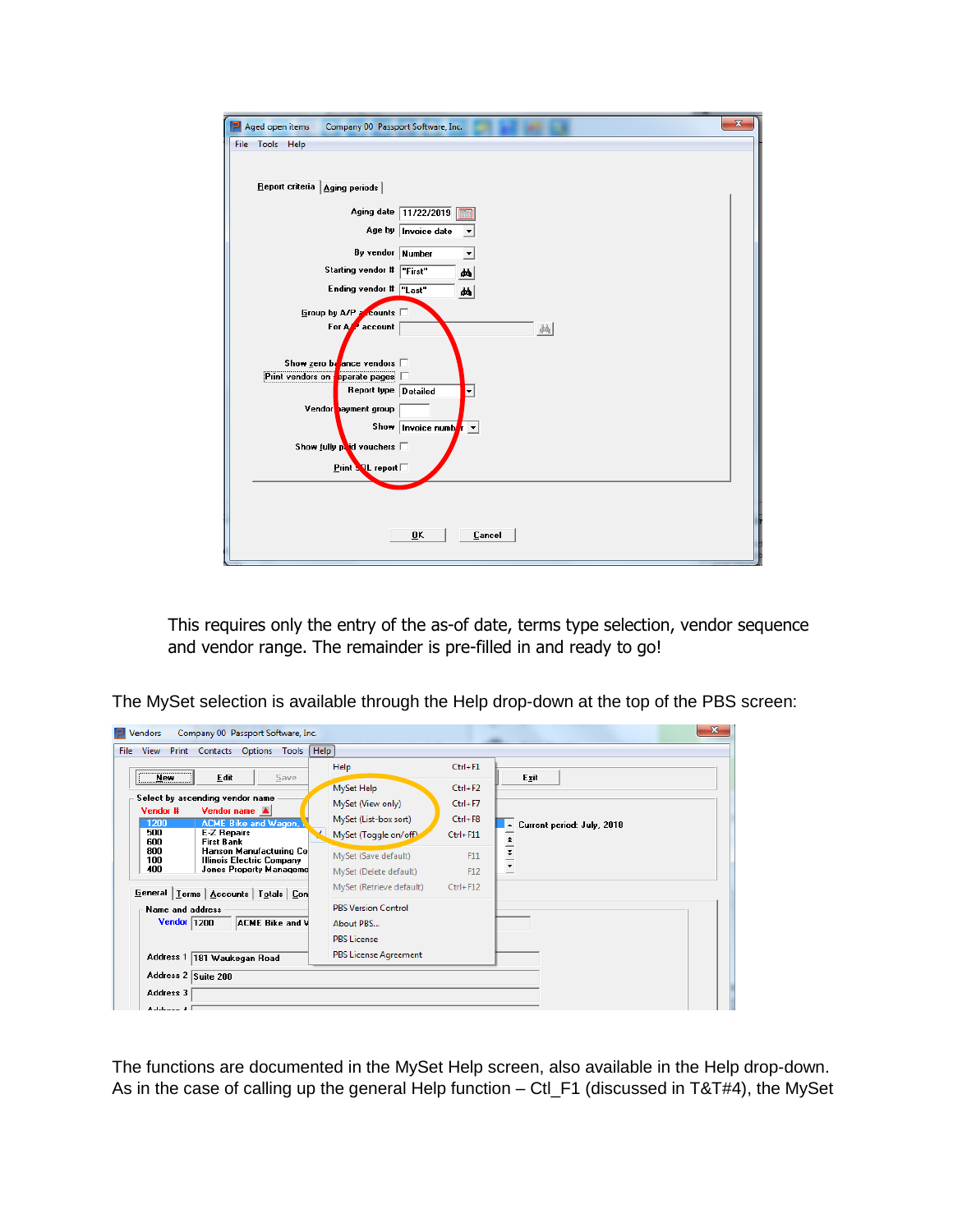Help can be called up using Ctl\_F2. Other functions displayed above have their own Ctl\_function key call-up as seen in the above Help drop down.

MySet (View only): Administrators can set View only screens when changing access privileges for someone else. While logged in as admin, select the screen to make View only, select the Help drop down and then MySet (View only). You will see a screen showing any existing View only users and options at the bottom to select an additional one:

| Р    | MySet (View only)                                                                                            | <b>P</b> User Lookup               | Company 01                                        |                                          | Company SQL DB: pbsdata01                                         |  |  |
|------|--------------------------------------------------------------------------------------------------------------|------------------------------------|---------------------------------------------------|------------------------------------------|-------------------------------------------------------------------|--|--|
| File | View Tools Help                                                                                              | File View Tools Help               |                                                   |                                          |                                                                   |  |  |
|      | Edit<br>Save / New<br>New<br>Save<br>Delete                                                                  | Select by ascending user ID        |                                                   |                                          |                                                                   |  |  |
|      |                                                                                                              | User ID A                          |                                                   | menu                                     |                                                                   |  |  |
|      | The following Comp-ID/User-IDs can only view menu se                                                         | $\sqrt{1001}$<br>003               | General<br><u>General</u>                         | [System]<br>(Multiple)                   | <b>Mike</b><br>$J$ eff                                            |  |  |
|      | Vendors                                                                                                      | 004<br>005                         | <b>beneral</b><br><b>Administrator</b><br>General | PO <sup>24610</sup><br><b>Maltiple</b> ) | <b>Dian</b><br>'hilpot<br>John<br>awlul<br>Jamie<br>lonschei      |  |  |
|      | Select by ascending comp/user ID<br>Comp-ID & User-ID<br>User name                                           | 006<br>007                         | General<br>General                                | (Multiple)<br>(Multiple)                 | <b>Chris</b><br>ne DuBetz<br>Denn<br>Smith                        |  |  |
|      | 01<br>003<br>Diano                                                                                           | 008<br>009                         | General<br>Geraral                                | (Multiple<br>(Multip <sup>e</sup> )      | <b>Nicol</b><br><b>Salaciak</b><br>Ron<br>ie Jr                   |  |  |
|      |                                                                                                              | 010<br>011                         | deneral<br>General                                | (Mult ple)<br>(My riple)                 | <b>Mike</b><br>astello<br>Tad I<br>irtlett                        |  |  |
|      |                                                                                                              | 02 <sup>o</sup><br>J <sub>21</sub> | General<br>General                                | (Multiple)<br><b>Multiple</b>            | Debr-<br><b>Gunter</b><br>Marti<br>Gable                          |  |  |
|      | <u>G</u> eneral                                                                                              | 022<br>023                         | General<br>General                                | (Multiple)<br>(Multiple)                 | <b>Tamn</b><br>e Carroll<br>Amy<br>atterson                       |  |  |
|      | All Comp-IDs                                                                                                 | 024<br>025<br>026                  | General<br>General                                | (Multiple)<br>(Multiple)<br>P0           | AL SI<br>pping<br><b>Mich</b><br>el Davis<br><b>Vinto</b><br>Bair |  |  |
|      | <b>M</b> VALLEY CITY<br>Comp $ D $ 01                                                                        |                                    | General                                           |                                          |                                                                   |  |  |
|      | All General User-IDs                                                                                         |                                    |                                                   |                                          |                                                                   |  |  |
|      | <b>General User ID</b><br>$\mathbf{a}$                                                                       |                                    |                                                   |                                          | Select<br>Cancel                                                  |  |  |
|      |                                                                                                              |                                    |                                                   |                                          |                                                                   |  |  |
|      |                                                                                                              |                                    |                                                   |                                          |                                                                   |  |  |
|      |                                                                                                              |                                    |                                                   |                                          |                                                                   |  |  |
| P    | MySet (View only)                                                                                            | -                                  | ۰                                                 |                                          |                                                                   |  |  |
|      | File View Tools Help                                                                                         |                                    |                                                   |                                          |                                                                   |  |  |
|      | Edit<br>New<br>Save<br>Save / New<br>$D$ elete                                                               | Exit<br>Cay<br>sel.                |                                                   |                                          |                                                                   |  |  |
|      |                                                                                                              |                                    |                                                   |                                          |                                                                   |  |  |
|      | The following Comp-ID/User-IDs can only view menu selection: <                                               |                                    |                                                   |                                          |                                                                   |  |  |
|      | Vendors                                                                                                      |                                    |                                                   |                                          |                                                                   |  |  |
|      | Select by ascending comp/user ID<br>Comp-ID & User-ID ▲<br>User name                                         |                                    |                                                   |                                          |                                                                   |  |  |
|      | 01<br>001<br><b>Mike</b><br>01<br>003<br><u>Nian</u><br>Philpot                                              |                                    |                                                   |                                          |                                                                   |  |  |
|      |                                                                                                              |                                    |                                                   |                                          |                                                                   |  |  |
|      |                                                                                                              |                                    |                                                   |                                          |                                                                   |  |  |
|      | General                                                                                                      |                                    |                                                   |                                          |                                                                   |  |  |
|      | All Comp-IDs                                                                                                 |                                    |                                                   |                                          |                                                                   |  |  |
|      | <mark>'</mark> 'ALLEY FITY<br>Comp ID $\boxed{01}$<br>一颜                                                     |                                    |                                                   |                                          |                                                                   |  |  |
|      |                                                                                                              |                                    |                                                   |                                          |                                                                   |  |  |
|      | All General User-IDs<br>General User ID 001<br>Mike<br>alaciak                                               |                                    |                                                   |                                          |                                                                   |  |  |
|      | 顔                                                                                                            |                                    |                                                   |                                          |                                                                   |  |  |
|      | $\langle F1 \rangle$ = next user ID, $\langle SF1 \rangle$ = previous user ID, $\langle F3 \rangle$ = delete |                                    |                                                   |                                          |                                                                   |  |  |